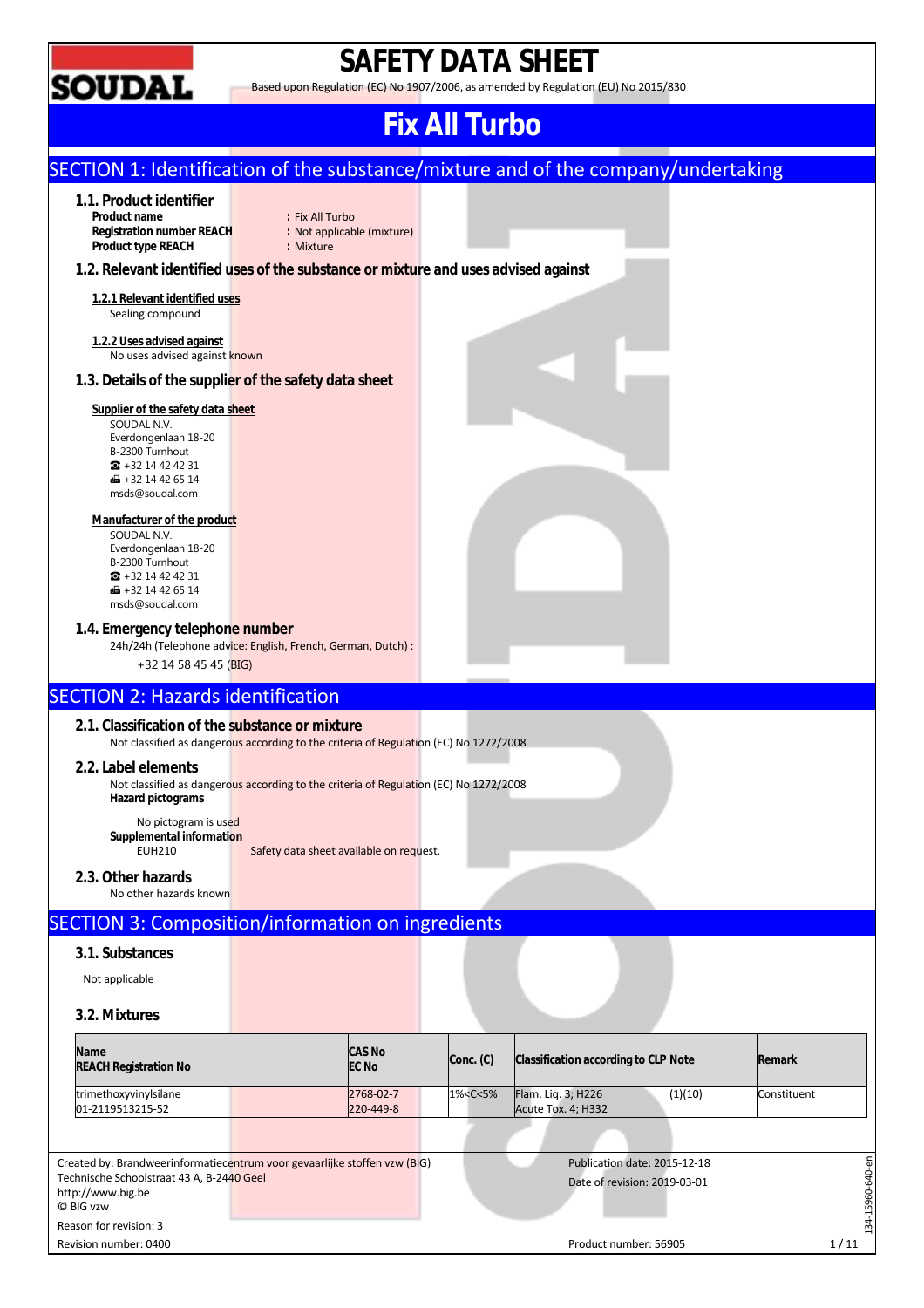|                                                                                                                                                                                                                                                                                                                                                                                                                                                                                                                                                                                                                                                                                                                                                                                                                                                                                                                                                                                                                                                                               |  | <b>Fix All Turbo</b>                                                                     |                   |                              |             |
|-------------------------------------------------------------------------------------------------------------------------------------------------------------------------------------------------------------------------------------------------------------------------------------------------------------------------------------------------------------------------------------------------------------------------------------------------------------------------------------------------------------------------------------------------------------------------------------------------------------------------------------------------------------------------------------------------------------------------------------------------------------------------------------------------------------------------------------------------------------------------------------------------------------------------------------------------------------------------------------------------------------------------------------------------------------------------------|--|------------------------------------------------------------------------------------------|-------------------|------------------------------|-------------|
| hydrocarbons, C13-C23, n-alkanes, isoalkanes, cyclics,<br><0.03% aromatics<br>01-2119552497-29                                                                                                                                                                                                                                                                                                                                                                                                                                                                                                                                                                                                                                                                                                                                                                                                                                                                                                                                                                                |  | 1% <c<10%< th=""><th>Asp. Tox. 1; H304</th><th>(1)(10)</th><th>Constituent</th></c<10%<> | Asp. Tox. 1; H304 | (1)(10)                      | Constituent |
| (1) For H-statements in full: see heading 16<br>(10) Subject to restrictions of Annex XVII of Regulation (EC) No. 1907/2006                                                                                                                                                                                                                                                                                                                                                                                                                                                                                                                                                                                                                                                                                                                                                                                                                                                                                                                                                   |  |                                                                                          |                   |                              |             |
| <b>SECTION 4: First aid measures</b>                                                                                                                                                                                                                                                                                                                                                                                                                                                                                                                                                                                                                                                                                                                                                                                                                                                                                                                                                                                                                                          |  |                                                                                          |                   |                              |             |
| 4.1. Description of first aid measures<br>General:<br>If you feel unwell, seek medical advice.<br>After inhalation:<br>Remove the victim into fresh air. Respiratory problems: consult a doctor/medical service.<br>After skin contact:<br>Rinse with water. Soap may be used. Take victim to a doctor if irritation persists.<br>After eye contact:<br>Rinse with water. Remove contact lenses, if present and easy to do. Continue rinsing. Take victim to an ophthalmologist if irritation persists.<br>After ingestion:<br>Rinse mouth with water. Immediately after ingestion: give lots of water to drink. Consult a doctor/medical service if you feel unwell.<br>4.2. Most important symptoms and effects, both acute and delayed<br>4.2.1 Acute symptoms<br>After inhalation:<br>No effects known.<br>After skin contact:<br>No effects known.<br>After eye contact:<br>No effects known.<br>After ingestion:<br>No effects known.<br>4.2.2 Delayed symptoms<br>No effects known.<br>4.3. Indication of any immediate medical attention and special treatment needed |  |                                                                                          |                   |                              |             |
| If applicable and available it will be listed below.                                                                                                                                                                                                                                                                                                                                                                                                                                                                                                                                                                                                                                                                                                                                                                                                                                                                                                                                                                                                                          |  |                                                                                          |                   |                              |             |
| <b>SECTION 5: Firefighting measures</b><br>5.1. Extinguishing media<br>5.1.1 Suitable extinguishing media:<br>Adapt extinguishing media to the environment for surrounding fires.<br>5.1.2 Unsuitable extinguishing media:<br>Not applicable.                                                                                                                                                                                                                                                                                                                                                                                                                                                                                                                                                                                                                                                                                                                                                                                                                                 |  |                                                                                          |                   |                              |             |
| 5.2. Special hazards arising from the substance or mixture<br>Upon combustion: formation of CO, CO2 and small quantities of nitrous vapours, hydrogen chloride.                                                                                                                                                                                                                                                                                                                                                                                                                                                                                                                                                                                                                                                                                                                                                                                                                                                                                                               |  |                                                                                          |                   |                              |             |
| 5.3. Advice for firefighters<br>5.3.1 Instructions:<br>No specific fire-fighting instructions required.<br>5.3.2 Special protective equipment for fire-fighters:<br>Gloves. Protective clothing. Heat/fire exposure: compressed air/oxygen apparatus.                                                                                                                                                                                                                                                                                                                                                                                                                                                                                                                                                                                                                                                                                                                                                                                                                         |  |                                                                                          |                   |                              |             |
| <b>SECTION 6: Accidental release measures</b>                                                                                                                                                                                                                                                                                                                                                                                                                                                                                                                                                                                                                                                                                                                                                                                                                                                                                                                                                                                                                                 |  |                                                                                          |                   |                              |             |
| 6.1. Personal precautions, protective equipment and emergency procedures<br>6.1.1 Protective equipment for non-emergency personnel<br>See heading 8.2<br>6.1.2 Protective equipment for emergency responders<br>Gloves. Protective clothing.<br>Suitable protective clothing<br>See heading 8.2<br>6.2. Environmental precautions                                                                                                                                                                                                                                                                                                                                                                                                                                                                                                                                                                                                                                                                                                                                             |  |                                                                                          |                   |                              |             |
| Contain released product. Use appropriate containment to avoid environmental contamination.                                                                                                                                                                                                                                                                                                                                                                                                                                                                                                                                                                                                                                                                                                                                                                                                                                                                                                                                                                                   |  |                                                                                          |                   |                              |             |
| 6.3. Methods and material for containment and cleaning up<br>Scoop solid spill into closing containers. Clean contaminated surfaces with an excess of water. Wash clothing and equipment after handling.                                                                                                                                                                                                                                                                                                                                                                                                                                                                                                                                                                                                                                                                                                                                                                                                                                                                      |  |                                                                                          |                   |                              |             |
| 6.4. Reference to other sections<br>See heading 13.                                                                                                                                                                                                                                                                                                                                                                                                                                                                                                                                                                                                                                                                                                                                                                                                                                                                                                                                                                                                                           |  |                                                                                          |                   |                              |             |
| Reason for revision: 3                                                                                                                                                                                                                                                                                                                                                                                                                                                                                                                                                                                                                                                                                                                                                                                                                                                                                                                                                                                                                                                        |  |                                                                                          |                   | Publication date: 2015-12-18 |             |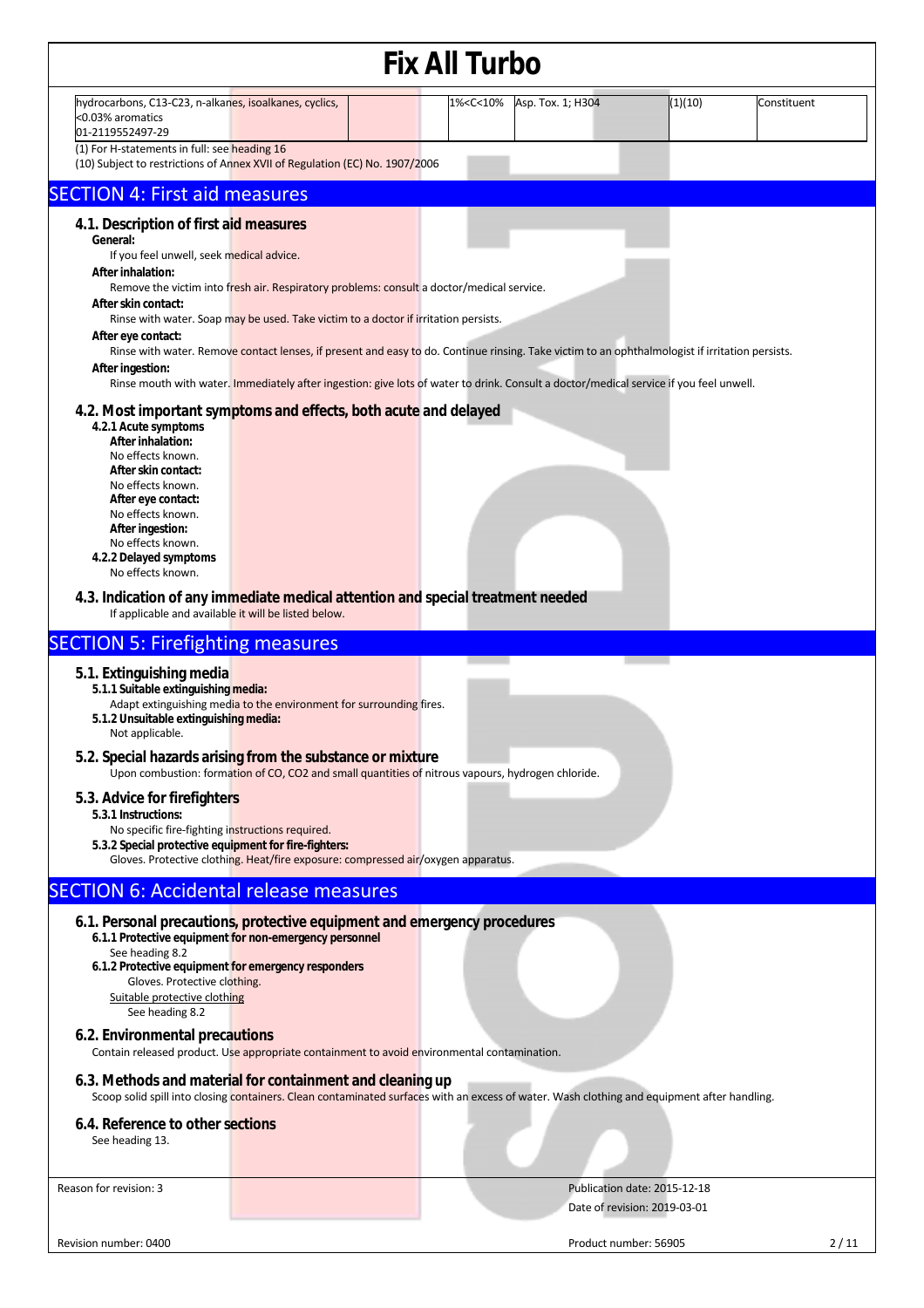| <b>SECTION 7: Handling and storage</b>                                                                                                                            |                                                                            |                                               |                                              |                              |                             |
|-------------------------------------------------------------------------------------------------------------------------------------------------------------------|----------------------------------------------------------------------------|-----------------------------------------------|----------------------------------------------|------------------------------|-----------------------------|
| The information in this section is a general description. If applicable and available, exposure scenarios are attached in annex. Always use the relevant exposure |                                                                            |                                               |                                              |                              |                             |
| scenarios that correspond to your identified use.                                                                                                                 |                                                                            |                                               |                                              |                              |                             |
| 7.1. Precautions for safe handling<br>Observe normal hygiene standards. Keep container tightly closed.                                                            |                                                                            |                                               |                                              |                              |                             |
| 7.2. Conditions for safe storage, including any incompatibilities                                                                                                 |                                                                            |                                               |                                              |                              |                             |
| 7.2.1 Safe storage requirements:                                                                                                                                  |                                                                            |                                               |                                              |                              |                             |
| Store at room temperature. Keep only in the original container. Meet the legal requirements. Max. storage time: 1 year(s).                                        |                                                                            |                                               |                                              |                              |                             |
| 7.2.2 Keep away from:<br>No data available.                                                                                                                       |                                                                            |                                               |                                              |                              |                             |
| 7.2.3 Suitable packaging material:                                                                                                                                |                                                                            |                                               |                                              |                              |                             |
| Synthetic material, polyethylene.                                                                                                                                 |                                                                            |                                               |                                              |                              |                             |
| 7.2.4 Non suitable packaging material:                                                                                                                            |                                                                            |                                               |                                              |                              |                             |
| No data available                                                                                                                                                 |                                                                            |                                               |                                              |                              |                             |
| 7.3. Specific end use(s)                                                                                                                                          |                                                                            |                                               |                                              |                              |                             |
| If applicable and available, exposure scenarios are attached in annex. See information supplied by the manufacturer.                                              |                                                                            |                                               |                                              |                              |                             |
| <b>SECTION 8: Exposure controls/personal protection</b>                                                                                                           |                                                                            |                                               |                                              |                              |                             |
| 8.1. Control parameters                                                                                                                                           |                                                                            |                                               |                                              |                              |                             |
| 8.1.1 Occupational exposure<br>a) Occupational exposure limit values                                                                                              |                                                                            |                                               |                                              |                              |                             |
| If limit values are applicable and available these will be listed below.                                                                                          |                                                                            |                                               |                                              |                              |                             |
| b) National biological limit values                                                                                                                               |                                                                            |                                               |                                              |                              |                             |
| If limit values are applicable and available these will be listed below.                                                                                          |                                                                            |                                               |                                              |                              |                             |
| 8.1.2 Sampling methods<br>If applicable and available it will be listed below.                                                                                    |                                                                            |                                               |                                              |                              |                             |
| 8.1.3 Applicable limit values when using the substance or mixture as intended                                                                                     |                                                                            |                                               |                                              |                              |                             |
| If limit values are applicable and available these will be listed below.<br>8.1.4 Threshold values                                                                |                                                                            |                                               |                                              |                              |                             |
| <b>DNEL/DMEL - Workers</b>                                                                                                                                        |                                                                            |                                               |                                              |                              |                             |
| trimethoxyvinylsilane                                                                                                                                             |                                                                            |                                               |                                              |                              |                             |
| <b>Effect level (DNEL/DMEL)</b>                                                                                                                                   | Type                                                                       |                                               | Value                                        |                              | Remark                      |
| DNEL                                                                                                                                                              | Long-term systemic effects inhalation<br>Long-term systemic effects dermal |                                               | $27.6$ mg/m <sup>3</sup><br>3.9 mg/kg bw/day |                              |                             |
| hydrocarbons, C13-C23, n-alkanes, isoalkanes, cyclics, <0.03% aromatics                                                                                           |                                                                            |                                               |                                              |                              |                             |
| Effect level (DNEL/DMEL)                                                                                                                                          | Type                                                                       |                                               | Value                                        |                              | Remark                      |
| <b>DNEL/DMEL - General population</b>                                                                                                                             |                                                                            |                                               |                                              |                              | No data available           |
| trimethoxyvinylsilane                                                                                                                                             |                                                                            |                                               |                                              |                              |                             |
| Effect level (DNEL/DMEL)                                                                                                                                          | Type                                                                       |                                               | Value                                        |                              | Remark                      |
| <b>DNEL</b>                                                                                                                                                       | Long-term systemic effects inhalation<br>Long-term systemic effects dermal |                                               | 18.9 mg/m <sup>3</sup><br>7.8 mg/kg bw/day   |                              |                             |
|                                                                                                                                                                   | Long-term systemic effects oral                                            |                                               | 0.3 mg/kg bw/day                             |                              |                             |
| hydrocarbons, C13-C23, n-alkanes, isoalkanes, cyclics, <0.03% aromatics                                                                                           |                                                                            |                                               |                                              |                              |                             |
| <b>Effect level (DNEL/DMEL)</b>                                                                                                                                   | <b>Type</b>                                                                |                                               | Value                                        |                              | Remark<br>No data available |
| <b>PNEC</b>                                                                                                                                                       |                                                                            |                                               |                                              |                              |                             |
| trimethoxyvinylsilane                                                                                                                                             |                                                                            |                                               |                                              |                              |                             |
| Compartments<br>Fresh water                                                                                                                                       |                                                                            | Value<br>$0.4$ mg/l                           |                                              | Remark                       |                             |
| Aqua (intermittent releases)                                                                                                                                      |                                                                            | $2.4 \text{ mg/l}$                            |                                              |                              |                             |
| Marine water                                                                                                                                                      |                                                                            | $0.04$ mg/l                                   |                                              |                              |                             |
| <b>STP</b>                                                                                                                                                        |                                                                            | $6.6$ mg/l                                    |                                              |                              |                             |
| Fresh water sediment                                                                                                                                              |                                                                            | 1.5 mg/kg sediment dw                         |                                              |                              |                             |
| Marine water sediment<br>Soil                                                                                                                                     |                                                                            | 0.15 mg/kg sediment dw<br>0.055 mg/kg soil dw |                                              |                              |                             |
| hydrocarbons, C13-C23, n-alkanes, isoalkanes, cyclics, <0.03% aromatics                                                                                           |                                                                            |                                               |                                              |                              |                             |
| Compartments                                                                                                                                                      | Value                                                                      |                                               |                                              | Remark                       |                             |
| 8.1.5 Control banding                                                                                                                                             |                                                                            |                                               |                                              | No data available            |                             |
| If applicable and available it will be listed below.                                                                                                              |                                                                            |                                               |                                              |                              |                             |
| 8.2. Exposure controls                                                                                                                                            |                                                                            |                                               |                                              |                              |                             |
| The information in this section is a general description. If applicable and available, exposure scenarios are attached in annex. Always use the relevant exposure |                                                                            |                                               |                                              |                              |                             |
| scenarios that correspond to your identified use.                                                                                                                 |                                                                            |                                               |                                              |                              |                             |
| 8.2.1 Appropriate engineering controls                                                                                                                            |                                                                            |                                               |                                              |                              |                             |
| Reason for revision: 3                                                                                                                                            |                                                                            |                                               |                                              | Publication date: 2015-12-18 |                             |
|                                                                                                                                                                   |                                                                            |                                               |                                              | Date of revision: 2019-03-01 |                             |
| Revision number: 0400                                                                                                                                             |                                                                            |                                               |                                              | Product number: 56905        | 3/11                        |
|                                                                                                                                                                   |                                                                            |                                               |                                              |                              |                             |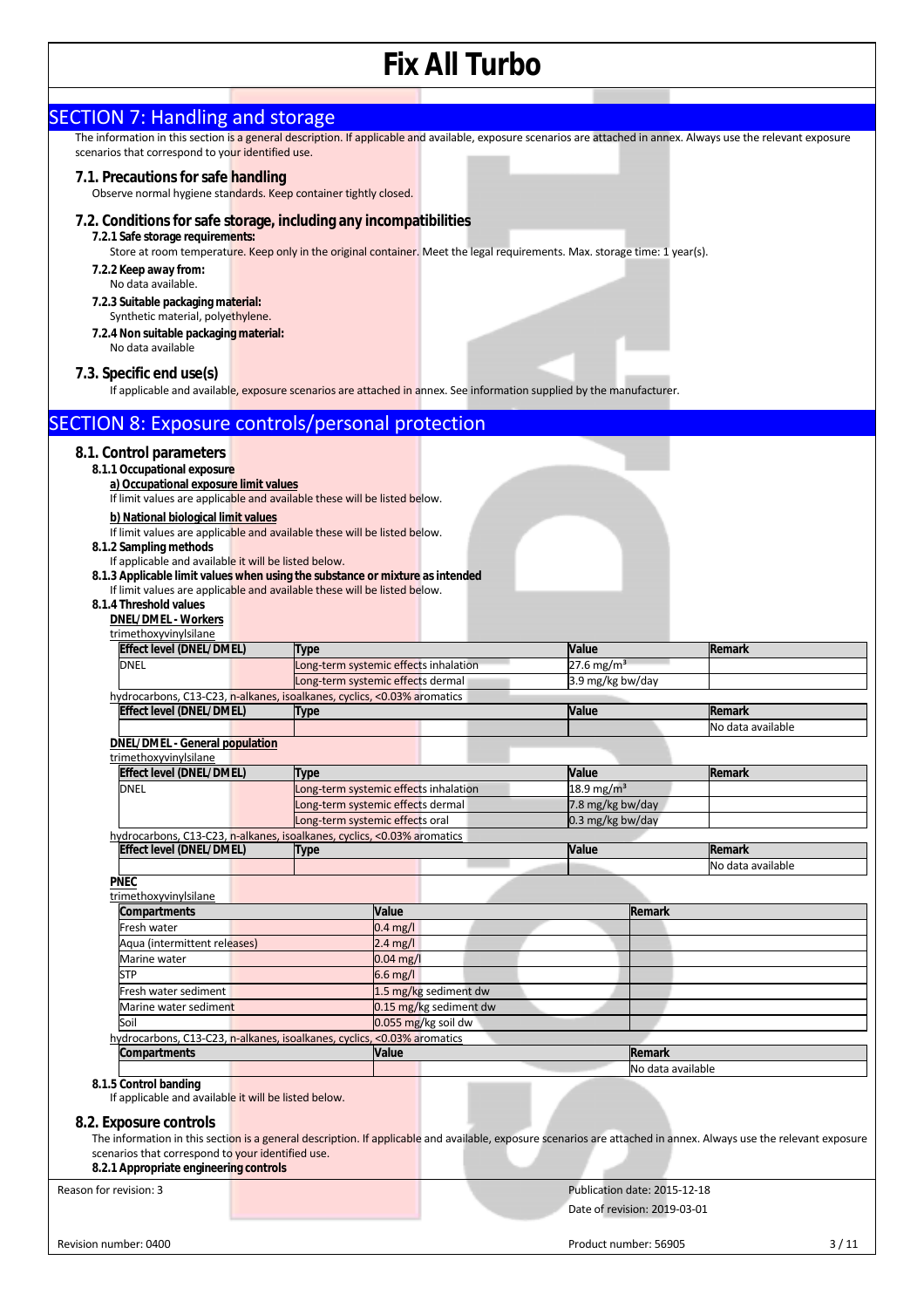#### **Fix All Turbo**  Carry operations in the open/under local exhaust/ventilation or with respiratory protection. **8.2.2 Individual protection measures, such as personal protective equipment** Observe normal hygiene standards. Do not eat, drink or smoke during work. a) Respiratory protection: Respiratory protection not required in normal conditions. b) Hand protection: Gloves. c) Eye protection: Eye protection not required in normal conditions. d) Skin protection: Protective clothing. **8.2.3 Environmental exposure controls:**  See headings 6.2, 6.3 and 13 SECTION 9: Physical and chemical properties

#### **9.1. Information on basic physical and chemical properties**

| Physical form               | <b>The Company</b><br>Paste                            |
|-----------------------------|--------------------------------------------------------|
| Odour                       | Characteristic odour                                   |
| Odour threshold             | No data available                                      |
| Colour                      | Variable in colour, depending on the composition       |
| Particle size               | No data available                                      |
| <b>Explosion limits</b>     | Not applicable                                         |
| Flammability                | Non-flammable                                          |
| Log Kow                     | Not applicable (mixture)                               |
| Dynamic viscosity           | No data available                                      |
| Kinematic viscosity         | No data available                                      |
| Melting point               | No data available                                      |
| <b>Boiling point</b>        | No data available                                      |
| Evaporation rate            | No data available                                      |
| Relative vapour density     | Not applicable                                         |
| Vapour pressure             | No data available                                      |
| Solubility                  | No data available                                      |
| Relative density            | 1.504:20 °C                                            |
| Decomposition temperature   | No data available                                      |
| Auto-ignition temperature   | Not applicable                                         |
| Flash point                 | Not applicable                                         |
| <b>Explosive properties</b> | No chemical group associated with explosive properties |
| Oxidising properties        | No chemical group associated with oxidising properties |
| pH                          | No data available                                      |
| $\bigcap$ in an infarmation |                                                        |

#### **9.2. Other information**

| Absolute density |
|------------------|
|------------------|

### SECTION 10: Stability and reactivity

- **10.1. Reactivity** No data available.
- **10.2. Chemical stability**
- Stable under normal conditions.
- **10.3. Possibility of hazardous reactions**  No data available.
- **10.4. Conditions to avoid**  No data available.
- **10.5. Incompatible materials**  No data available.
- **10.6. Hazardous decomposition products** 
	- Upon combustion: formation of CO, CO2 and small quantities of nitrous vapours, hydrogen chloride.

 $1504 \text{ kg/m}^3$ ; 20 °C

### SECTION 11: Toxicological information

**11.1. Information on toxicological effects 11.1.1 Test results** 

#### **Acute toxicity**

Fix All Turbo

No (test)data on the mixture available

Reason for revision: 3 Publication date: 2015-12-18 Date of revision: 2019-03-01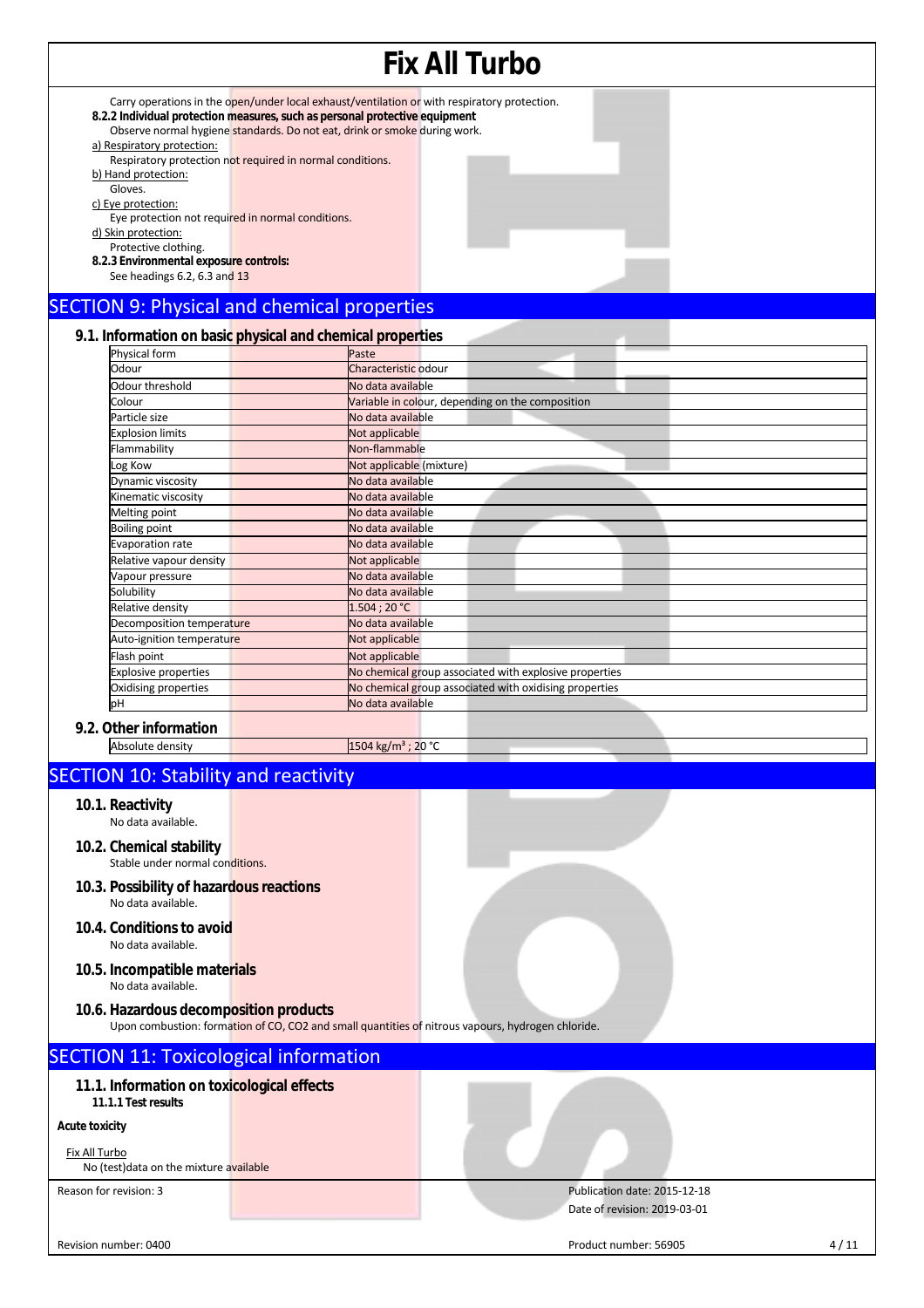| Route of exposure                                                                                                                                                                                                  | Parameter       | <b>Method</b>                                                                            | Value                            | <b>Exposure time</b>              | <b>Species</b>                                               | Value<br>determination                 | Remark |
|--------------------------------------------------------------------------------------------------------------------------------------------------------------------------------------------------------------------|-----------------|------------------------------------------------------------------------------------------|----------------------------------|-----------------------------------|--------------------------------------------------------------|----------------------------------------|--------|
| Oral                                                                                                                                                                                                               | LD50            | <b>Equivalent to OECD</b><br>401                                                         | 7120 mg/kg bw -<br>7236 mg/kg bw |                                   |                                                              | Rat (male / female) Experimental value |        |
| Dermal                                                                                                                                                                                                             | LD50            | <b>Equivalent to OECD</b><br>402                                                         | 3259 mg/kg bw -<br>3880 mg/kg bw | 24h                               | Rabbit (female)                                              | Converted value                        |        |
| Inhalation (vapours)                                                                                                                                                                                               | <b>LC50</b>     | <b>Equivalent to OECD</b><br>403                                                         | 16.8 mg/l                        | 4 h                               |                                                              | Rat (male / female) Experimental value |        |
|                                                                                                                                                                                                                    |                 | hydrocarbons, C13-C23, n-alkanes, isoalkanes, cyclics, <0.03% aromatics                  |                                  |                                   |                                                              |                                        |        |
| Route of exposure                                                                                                                                                                                                  | Parameter       | <b>Method</b>                                                                            | Value                            | <b>Exposure time</b>              | <b>Species</b>                                               | Value<br>determination                 | Remark |
| Oral                                                                                                                                                                                                               | LD50            | <b>OECD 401</b>                                                                          | > 5000 mg/kg bw                  |                                   |                                                              | Rat (male / female) Experimental value |        |
| Dermal                                                                                                                                                                                                             | LD50            | <b>OECD 402</b>                                                                          | > 3160 mg/kg bw                  | 24h                               | Rabbit (male /<br>female)                                    | <b>Experimental value</b>              |        |
| Inhalation (aerosol)                                                                                                                                                                                               | LC50            | <b>OECD 403</b>                                                                          | $>$ 5266 mg/m <sup>3</sup> air   | 4 h                               |                                                              | Rat (male / female) Experimental value |        |
| Conclusion<br>Not classified for acute toxicity<br>Corrosion/irritation                                                                                                                                            |                 |                                                                                          |                                  |                                   |                                                              |                                        |        |
| Fix All Turbo<br>No (test) data on the mixture available                                                                                                                                                           |                 |                                                                                          |                                  |                                   |                                                              |                                        |        |
| Judgement is based on the relevant ingredients<br>trimethoxyvinylsilane                                                                                                                                            |                 |                                                                                          |                                  |                                   |                                                              |                                        |        |
| Route of exposure Result                                                                                                                                                                                           |                 | <b>Method</b>                                                                            | <b>Exposure time</b>             | Time point                        | <b>Species</b>                                               | Value<br>determination                 | Remark |
| Eye                                                                                                                                                                                                                | Not irritating  | <b>OECD 405</b>                                                                          | 24h                              | 1; 24; 48; 72 hours Rabbit        |                                                              | <b>Experimental value</b>              |        |
| Skin                                                                                                                                                                                                               | Not irritating  |                                                                                          | 24h                              | 24; 48; 72 hours                  | Rabbit                                                       | <b>Experimental value</b>              |        |
|                                                                                                                                                                                                                    |                 | hydrocarbons, C13-C23, n-alkanes, isoalkanes, cyclics, <0.03% aromatics                  |                                  |                                   |                                                              |                                        |        |
| Route of exposure Result                                                                                                                                                                                           |                 | <b>Method</b>                                                                            | <b>Exposure time</b>             | Time point                        | <b>Species</b>                                               | Value<br>determination                 | Remark |
| Eye                                                                                                                                                                                                                | Not irritating  | <b>OECD 405</b>                                                                          | 24h                              | 24; 48; 72 hours                  | Rabbit                                                       | <b>Experimental value</b>              |        |
| Skin                                                                                                                                                                                                               | Not irritating  | <b>OECD 404</b>                                                                          | 4h                               | 24; 48; 72 hours                  | Rabbit                                                       | <b>Experimental value</b>              |        |
| Skin                                                                                                                                                                                                               | Not irritating  | Other                                                                                    | 24 h                             | 24; 48; 72 hours                  | Human                                                        | <b>Experimental value</b>              |        |
|                                                                                                                                                                                                                    |                 |                                                                                          |                                  |                                   |                                                              |                                        |        |
| Conclusion<br>Not classified as irritating to the skin<br>Not classified as irritating to the eyes<br>Not classified as irritating to the respiratory system<br>Respiratory or skin sensitisation<br>Fix All Turbo |                 |                                                                                          |                                  |                                   |                                                              |                                        |        |
| No (test) data on the mixture available<br>Judgement is based on the relevant ingredients                                                                                                                          |                 |                                                                                          |                                  |                                   |                                                              |                                        |        |
| trimethoxyvinylsilane                                                                                                                                                                                              |                 |                                                                                          |                                  |                                   |                                                              |                                        |        |
| Route of exposure Result                                                                                                                                                                                           |                 | <b>Method</b>                                                                            | <b>Exposure time</b>             | Observation time Species<br>point |                                                              | Value determination Remark             |        |
| Skin                                                                                                                                                                                                               | Not sensitizing | <b>OECD 406</b>                                                                          |                                  | 24; 48 hours                      | female)                                                      | Guinea pig (male Experimental value    |        |
| Route of exposure Result                                                                                                                                                                                           |                 | hydrocarbons, C13-C23, n-alkanes, isoalkanes, cyclics, <0.03% aromatics<br><b>Method</b> | <b>Exposure time</b>             | <b>Observation time</b><br>point  | <b>Species</b>                                               | Value determination Remark             |        |
| Skin                                                                                                                                                                                                               | Not sensitizing | <b>OECD 406</b>                                                                          | 24h                              | 24; 48 hours                      | Guinea pig<br>(female)                                       | Read-across                            |        |
| Skin                                                                                                                                                                                                               | Not sensitizing | Other                                                                                    | 216h                             | 24; 48 hours                      | Human (male /<br>female)                                     | <b>Experimental value</b>              |        |
| Conclusion<br>Not classified as sensitizing for skin<br>Not classified as sensitizing for inhalation<br>Specific target organ toxicity<br>Fix All Turbo                                                            |                 |                                                                                          |                                  |                                   |                                                              |                                        |        |
| Reason for revision: 3                                                                                                                                                                                             |                 |                                                                                          |                                  |                                   | Publication date: 2015-12-18<br>Date of revision: 2019-03-01 |                                        |        |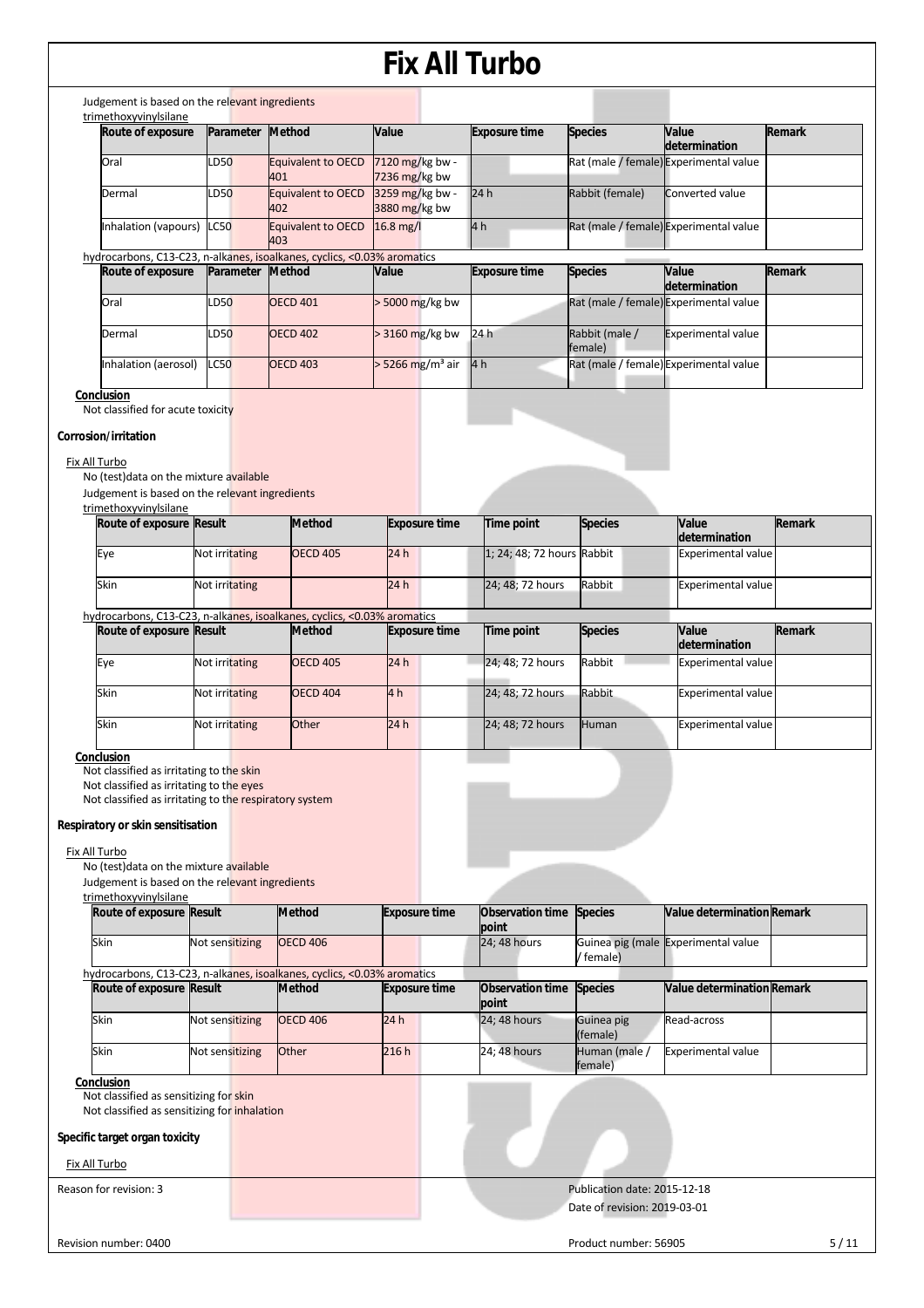| <b>Parameter Method</b><br>Organ<br><b>Effect</b><br><b>Species</b><br>Route of<br>Value<br><b>Exposure time</b><br>exposure<br><b>NOAEL</b><br>Oral (stomach<br><b>OECD 422</b><br>62.5 mg/kg<br>No effect<br>6 weeks (daily) - 8 weeks Rat (male /<br>bw/day<br>female)<br>tube)<br>(daily)<br>250 mg/kg<br>Histopathologi 6 weeks (daily) - 8 weeks Rat (male /<br>Oral (stomach<br>LOAEL<br><b>OECD 422</b><br><b>Bladder</b><br>bw/day<br>cal changes<br>tube)<br>(daily)<br>female)<br>100 ppm<br>No effect<br>14 weeks (6h / day, 5<br>Rat (male /<br>Inhalation<br><b>NOAEC</b><br>Subchronic<br>(vapours)<br>toxicity test<br>days / week)<br>female)<br>hydrocarbons, C13-C23, n-alkanes, isoalkanes, cyclics, <0.03% aromatics<br><b>Effect</b><br><b>Parameter Method</b><br>Value<br><b>Exposure time</b><br>Route of<br>Organ<br><b>Species</b><br>exposure<br>$\geq 5000$ mg/kg<br><b>NOAEL</b><br>No effect<br>13 weeks (daily)<br>Rat (male /<br>Oral<br>Equivalent to<br><b>OECD 408</b><br>bw/day<br>female)<br><b>NOAEC</b><br>$> 10400$ mg/m <sup>3</sup><br>No effect<br>13 weeks (6h / day, 5<br>Inhalation<br><b>Equivalent to</b><br>Rat (male /<br><b>OECD 413</b><br>(vapours)<br>days / week)<br>female)<br>air<br>Conclusion<br>Not classified for subchronic toxicity<br>Mutagenicity (in vitro)<br>Fix All Turbo<br>No (test) data on the mixture available<br>trimethoxyvinylsilane<br>Result<br><b>Method</b><br>Test substrate<br><b>Effect</b><br>Value determination<br>Positive with metabolic<br><b>OECD 473</b><br>CHL/IU cells<br>Chromosome aberrations<br><b>Experimental value</b><br>activation, positive without<br>metabolic activation<br>Negative with metabolic<br>Chinese hamster ovary (CHO)<br><b>OECD 476</b><br><b>Experimental value</b><br>activation, negative without<br>metabolic activation | Value<br>determination<br>Experimental<br>value<br>Experimental<br>value<br>Experimental<br>value<br><b>Value</b><br>determination<br>Read-across<br>Read-across |
|---------------------------------------------------------------------------------------------------------------------------------------------------------------------------------------------------------------------------------------------------------------------------------------------------------------------------------------------------------------------------------------------------------------------------------------------------------------------------------------------------------------------------------------------------------------------------------------------------------------------------------------------------------------------------------------------------------------------------------------------------------------------------------------------------------------------------------------------------------------------------------------------------------------------------------------------------------------------------------------------------------------------------------------------------------------------------------------------------------------------------------------------------------------------------------------------------------------------------------------------------------------------------------------------------------------------------------------------------------------------------------------------------------------------------------------------------------------------------------------------------------------------------------------------------------------------------------------------------------------------------------------------------------------------------------------------------------------------------------------------------------------------------------------------------------------------------------------------------------|------------------------------------------------------------------------------------------------------------------------------------------------------------------|
|                                                                                                                                                                                                                                                                                                                                                                                                                                                                                                                                                                                                                                                                                                                                                                                                                                                                                                                                                                                                                                                                                                                                                                                                                                                                                                                                                                                                                                                                                                                                                                                                                                                                                                                                                                                                                                                         |                                                                                                                                                                  |
|                                                                                                                                                                                                                                                                                                                                                                                                                                                                                                                                                                                                                                                                                                                                                                                                                                                                                                                                                                                                                                                                                                                                                                                                                                                                                                                                                                                                                                                                                                                                                                                                                                                                                                                                                                                                                                                         |                                                                                                                                                                  |
|                                                                                                                                                                                                                                                                                                                                                                                                                                                                                                                                                                                                                                                                                                                                                                                                                                                                                                                                                                                                                                                                                                                                                                                                                                                                                                                                                                                                                                                                                                                                                                                                                                                                                                                                                                                                                                                         |                                                                                                                                                                  |
|                                                                                                                                                                                                                                                                                                                                                                                                                                                                                                                                                                                                                                                                                                                                                                                                                                                                                                                                                                                                                                                                                                                                                                                                                                                                                                                                                                                                                                                                                                                                                                                                                                                                                                                                                                                                                                                         |                                                                                                                                                                  |
|                                                                                                                                                                                                                                                                                                                                                                                                                                                                                                                                                                                                                                                                                                                                                                                                                                                                                                                                                                                                                                                                                                                                                                                                                                                                                                                                                                                                                                                                                                                                                                                                                                                                                                                                                                                                                                                         |                                                                                                                                                                  |
|                                                                                                                                                                                                                                                                                                                                                                                                                                                                                                                                                                                                                                                                                                                                                                                                                                                                                                                                                                                                                                                                                                                                                                                                                                                                                                                                                                                                                                                                                                                                                                                                                                                                                                                                                                                                                                                         |                                                                                                                                                                  |
|                                                                                                                                                                                                                                                                                                                                                                                                                                                                                                                                                                                                                                                                                                                                                                                                                                                                                                                                                                                                                                                                                                                                                                                                                                                                                                                                                                                                                                                                                                                                                                                                                                                                                                                                                                                                                                                         |                                                                                                                                                                  |
|                                                                                                                                                                                                                                                                                                                                                                                                                                                                                                                                                                                                                                                                                                                                                                                                                                                                                                                                                                                                                                                                                                                                                                                                                                                                                                                                                                                                                                                                                                                                                                                                                                                                                                                                                                                                                                                         |                                                                                                                                                                  |
|                                                                                                                                                                                                                                                                                                                                                                                                                                                                                                                                                                                                                                                                                                                                                                                                                                                                                                                                                                                                                                                                                                                                                                                                                                                                                                                                                                                                                                                                                                                                                                                                                                                                                                                                                                                                                                                         |                                                                                                                                                                  |
|                                                                                                                                                                                                                                                                                                                                                                                                                                                                                                                                                                                                                                                                                                                                                                                                                                                                                                                                                                                                                                                                                                                                                                                                                                                                                                                                                                                                                                                                                                                                                                                                                                                                                                                                                                                                                                                         |                                                                                                                                                                  |
|                                                                                                                                                                                                                                                                                                                                                                                                                                                                                                                                                                                                                                                                                                                                                                                                                                                                                                                                                                                                                                                                                                                                                                                                                                                                                                                                                                                                                                                                                                                                                                                                                                                                                                                                                                                                                                                         |                                                                                                                                                                  |
| No effect<br>Negative with metabolic<br>Bacteria (S.typhimurium)<br><b>OECD 471</b><br><b>Experimental value</b><br>activation, negative without<br>metabolic activation                                                                                                                                                                                                                                                                                                                                                                                                                                                                                                                                                                                                                                                                                                                                                                                                                                                                                                                                                                                                                                                                                                                                                                                                                                                                                                                                                                                                                                                                                                                                                                                                                                                                                |                                                                                                                                                                  |
| hydrocarbons, C13-C23, n-alkanes, isoalkanes, cyclics, <0.03% aromatics                                                                                                                                                                                                                                                                                                                                                                                                                                                                                                                                                                                                                                                                                                                                                                                                                                                                                                                                                                                                                                                                                                                                                                                                                                                                                                                                                                                                                                                                                                                                                                                                                                                                                                                                                                                 |                                                                                                                                                                  |
| <b>Effect</b><br><b>Result</b><br><b>Method</b><br>Test substrate<br><b>Value determination</b>                                                                                                                                                                                                                                                                                                                                                                                                                                                                                                                                                                                                                                                                                                                                                                                                                                                                                                                                                                                                                                                                                                                                                                                                                                                                                                                                                                                                                                                                                                                                                                                                                                                                                                                                                         |                                                                                                                                                                  |
| Equivalent to OECD 471<br>Negative<br>Bacteria (S.typhimurium)<br><b>Experimental value</b><br>Mutagenicity (in vivo)                                                                                                                                                                                                                                                                                                                                                                                                                                                                                                                                                                                                                                                                                                                                                                                                                                                                                                                                                                                                                                                                                                                                                                                                                                                                                                                                                                                                                                                                                                                                                                                                                                                                                                                                   |                                                                                                                                                                  |
|                                                                                                                                                                                                                                                                                                                                                                                                                                                                                                                                                                                                                                                                                                                                                                                                                                                                                                                                                                                                                                                                                                                                                                                                                                                                                                                                                                                                                                                                                                                                                                                                                                                                                                                                                                                                                                                         |                                                                                                                                                                  |
| Fix All Turbo                                                                                                                                                                                                                                                                                                                                                                                                                                                                                                                                                                                                                                                                                                                                                                                                                                                                                                                                                                                                                                                                                                                                                                                                                                                                                                                                                                                                                                                                                                                                                                                                                                                                                                                                                                                                                                           |                                                                                                                                                                  |
| No (test) data on the mixture available<br>Judgement is based on the relevant ingredients                                                                                                                                                                                                                                                                                                                                                                                                                                                                                                                                                                                                                                                                                                                                                                                                                                                                                                                                                                                                                                                                                                                                                                                                                                                                                                                                                                                                                                                                                                                                                                                                                                                                                                                                                               |                                                                                                                                                                  |
|                                                                                                                                                                                                                                                                                                                                                                                                                                                                                                                                                                                                                                                                                                                                                                                                                                                                                                                                                                                                                                                                                                                                                                                                                                                                                                                                                                                                                                                                                                                                                                                                                                                                                                                                                                                                                                                         |                                                                                                                                                                  |
| trimethoxyvinylsilane                                                                                                                                                                                                                                                                                                                                                                                                                                                                                                                                                                                                                                                                                                                                                                                                                                                                                                                                                                                                                                                                                                                                                                                                                                                                                                                                                                                                                                                                                                                                                                                                                                                                                                                                                                                                                                   |                                                                                                                                                                  |

| Negative (Inhalation (vapours))                                         | <b>OECD 489</b>           |              | $3$ days $(1x / day)$  | Rat (female)          |       | <b>Experimental value</b>  |
|-------------------------------------------------------------------------|---------------------------|--------------|------------------------|-----------------------|-------|----------------------------|
| hydrocarbons, C13-C23, n-alkanes, isoalkanes, cyclics, <0.03% aromatics |                           |              |                        |                       |       |                            |
| Result                                                                  | <b>Method</b>             |              | <b>Exposure time</b>   | Test substrate        | Organ | <b>Value determination</b> |
| <b>Negative</b>                                                         | Equivalent to OECD<br>483 | days / week) | $8$ weeks (6h / day, 5 | Mouse (male)          |       | Read-across                |
| <b>Negative</b>                                                         | Equivalent to OECD<br>475 |              |                        | Rat (male / female)   |       | Read-across                |
| <b>Negative</b>                                                         | Equivalent to OECD<br>474 |              |                        | Mouse (male / female) |       | Read-across                |

**Conclusion** 

Not classified for mutagenic or genotoxic toxicity

#### **Carcinogenicity**

Fix All Turbo No (test)data on the mixture available Judgement is based on the relevant ingredients **Conclusion**  Not classified for carcinogenicity

### **Reproductive toxicity**

Fix All Turbo

No (test)data on the mixture available Judgement is based on the relevant ingredients

Reason for revision: 3 Publication date: 2015-12-18 Date of revision: 2019-03-01

Revision number: 0400 6/11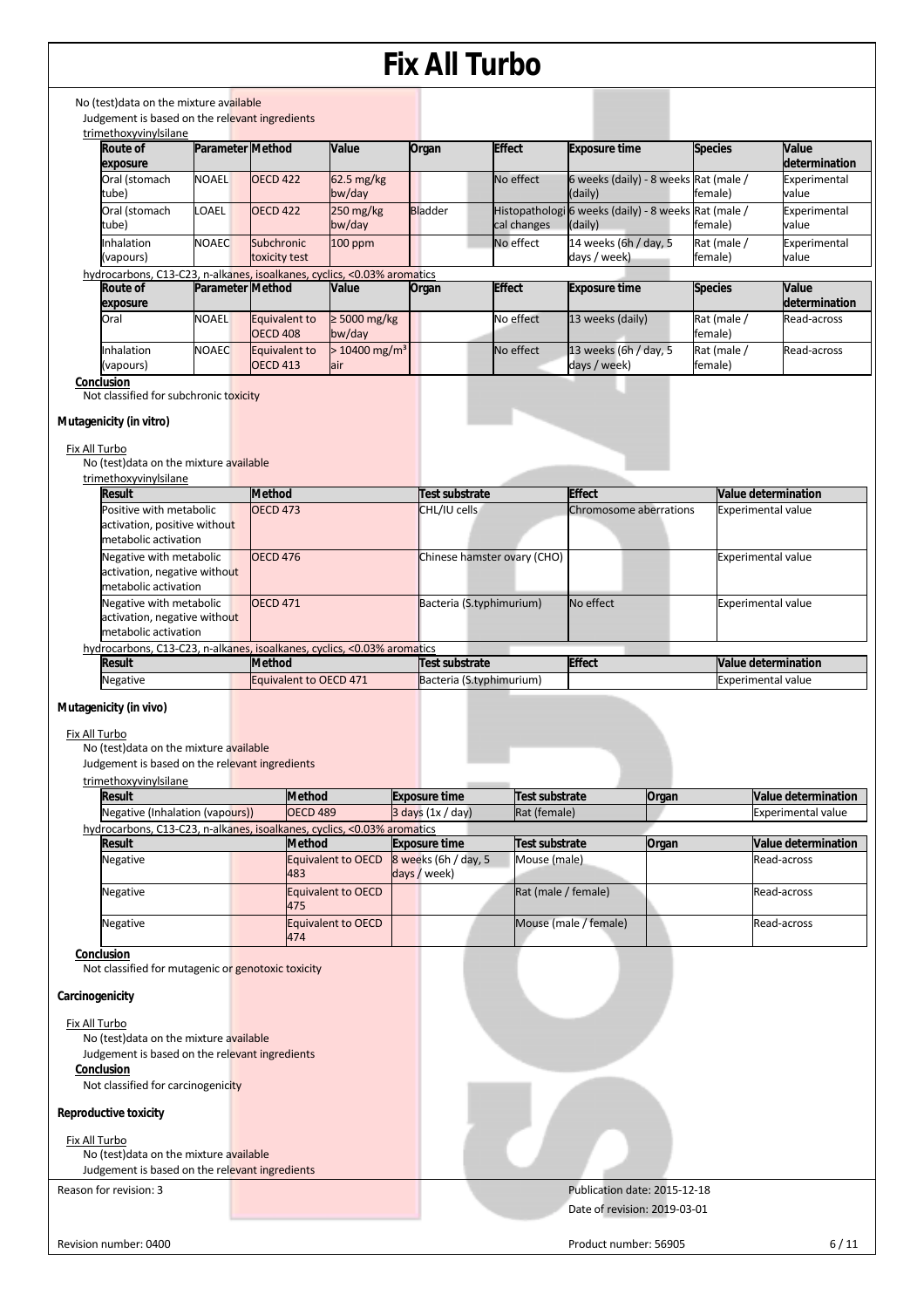| trimethoxyvinylsilane                                                   |                  |                                  |                         |                                            |                        |               |       |                        |
|-------------------------------------------------------------------------|------------------|----------------------------------|-------------------------|--------------------------------------------|------------------------|---------------|-------|------------------------|
|                                                                         | Parameter        | <b>Method</b>                    | Value                   | <b>Exposure time</b>                       | <b>Species</b>         | <b>Effect</b> | Organ | Value<br>determination |
| Developmental toxicity<br>(Inhalation (vapours))                        | <b>NOAEL</b>     | <b>EPA OTS</b><br>798.4350       | $100$ ppm               | 10 days<br>(gestation, 6h /<br>day)        | Rat (female)           | No effect     |       | Experimental<br>value  |
| Maternal toxicity<br>(Inhalation (vapours))                             | <b>NOAEL</b>     | <b>EPA OTS</b><br>798.4350       | 25 ppm                  | 10 days<br>(gestation, 6h /<br>day)        | Rat (female)           | No effect     |       | Experimental<br>value  |
| Effects on fertility (Oral<br>(stomach tube))                           | <b>NOAEL (P)</b> | <b>OECD 422</b>                  | 1000 mg/kg<br>bw/day    | $\leq$ 43 day(s)                           | Rat (male)             | No effect     |       | Experimental<br>value  |
| hydrocarbons, C13-C23, n-alkanes, isoalkanes, cyclics, <0.03% aromatics |                  |                                  |                         |                                            |                        |               |       |                        |
|                                                                         | Parameter        | <b>Method</b>                    | <b>Value</b>            | <b>Exposure time</b>                       | <b>Species</b>         | <b>Effect</b> | Organ | Value<br>determination |
| Developmental toxicity                                                  | <b>NOAEL</b>     | Equivalent to<br><b>OECD 414</b> | $>1000$ mg/kg<br>bw/day | $10 \text{ day(s)}$                        | Rat                    | No effect     |       | Experimental<br>value  |
| Effects on fertility                                                    | <b>NOAEC</b>     | Equivalent to<br><b>OECD 416</b> | $\geq$ 1500 ppm         | 13 weeks (6h /<br>day, 5 days $/$<br>week) | Rat (male /<br>female) | No effect     |       | Read-across            |
|                                                                         | <b>NOAEC</b>     | Equivalent to<br><b>OECD 421</b> | $\geq$ 300 ppm          | 8 weeks (6h /<br>day, 5 days /<br>week)    | Rat (male /<br>female) | No effect     |       | Read-across            |
|                                                                         | <b>NOAEL</b>     | Equivalent to<br><b>OECD 422</b> | > 1000 mg/kg<br>bw/day  | 6 weeks (daily)                            | Rat (male /<br>female) | No effect     |       | Read-across            |

#### **Conclusion**

Not classified for reprotoxic or developmental toxicity

#### **Toxicity other effects**

Fix All Turbo No (test)data on the mixture available

**Chronic effects from short and long-term exposure** 

Fix All Turbo No effects known.

### SECTION 12: Ecological information

#### **12.1. Toxicity**

| Fix All Turbo                                   |             |                 |              |                 |                                                               |                           |                     |                                                 |
|-------------------------------------------------|-------------|-----------------|--------------|-----------------|---------------------------------------------------------------|---------------------------|---------------------|-------------------------------------------------|
|                                                 | Parameter   | Method          | <b>Value</b> | <b>Duration</b> | <b>Species</b>                                                | <b>Test design</b>        | Fresh/salt<br>water | <b>Value determination</b>                      |
| Acute toxicity crustacea                        | <b>EC50</b> | <b>OECD 202</b> | $706$ mg/    | 48 h            | Daphnia magna                                                 | Static system Fresh water |                     | <b>Experimental value</b><br>of similar product |
| Toxicity algae and other aquatic EC50<br>plants |             | <b>OECD 201</b> | 731 mg/l     | 72 h            | Pseudokirchnerie Static system Fresh water<br>lla subcapitata |                           |                     | <b>Experimental value</b><br>of similar product |
|                                                 | <b>NOEC</b> | <b>OECD 201</b> | 250 mg/l     | 72 h            | Pseudokirchnerie Static system<br>lla subcapitata             |                           | Fresh water         | <b>Experimental value</b><br>of similar product |

Judgement of the mixture is based on test data on the mixture as a whole

|                                                  | Parameter   | <b>Method</b>           | Value                  | <b>Duration</b> | <b>Species</b>                                                | <b>Test design</b>        | Fresh/salt<br>water | Value determination                             |
|--------------------------------------------------|-------------|-------------------------|------------------------|-----------------|---------------------------------------------------------------|---------------------------|---------------------|-------------------------------------------------|
| Acute toxicity fishes                            | <b>LC50</b> |                         | $191$ mg/l             | 96 h            | Oncorhynchus<br>mykiss                                        |                           | Fresh water         | Experimental value;<br>Nominal<br>concentration |
| Acute toxicity crustacea                         | <b>EC50</b> | <b>EU Method</b><br>C.2 | 168.7 mg/l             | 48 h            | Daphnia magna                                                 | Static system Fresh water |                     | Experimental value;<br><b>GLP</b>               |
| Toxicity algae and other aquatic ErC50<br>plants |             |                         | $>89$ mg/l             | 72 h            | Pseudokirchnerie Static system Fresh water<br>lla subcapitata |                           |                     | Experimental value;<br><b>GLP</b>               |
|                                                  | <b>NOEC</b> |                         | $>89$ mg/l             | 72 h            | Pseudokirchnerie Static system Fresh water<br>lla subcapitata |                           |                     | Experimental value;<br><b>GLP</b>               |
| Long-term toxicity fish                          |             |                         |                        |                 |                                                               |                           |                     | Data waiving                                    |
| Long-term toxicity aquatic<br>crustacea          | <b>NOEC</b> | <b>OECD 211</b>         | $28.1 \,\mathrm{mg/l}$ | $21$ day(s)     | Daphnia magna                                                 | Semi-static<br>system     | Fresh water         | Experimental value;<br><b>GLP</b>               |
|                                                  |             |                         |                        |                 |                                                               |                           |                     |                                                 |

Reason for revision: 3 Publication date: 2015-12-18 Date of revision: 2019-03-01

Revision number: 0400 7/11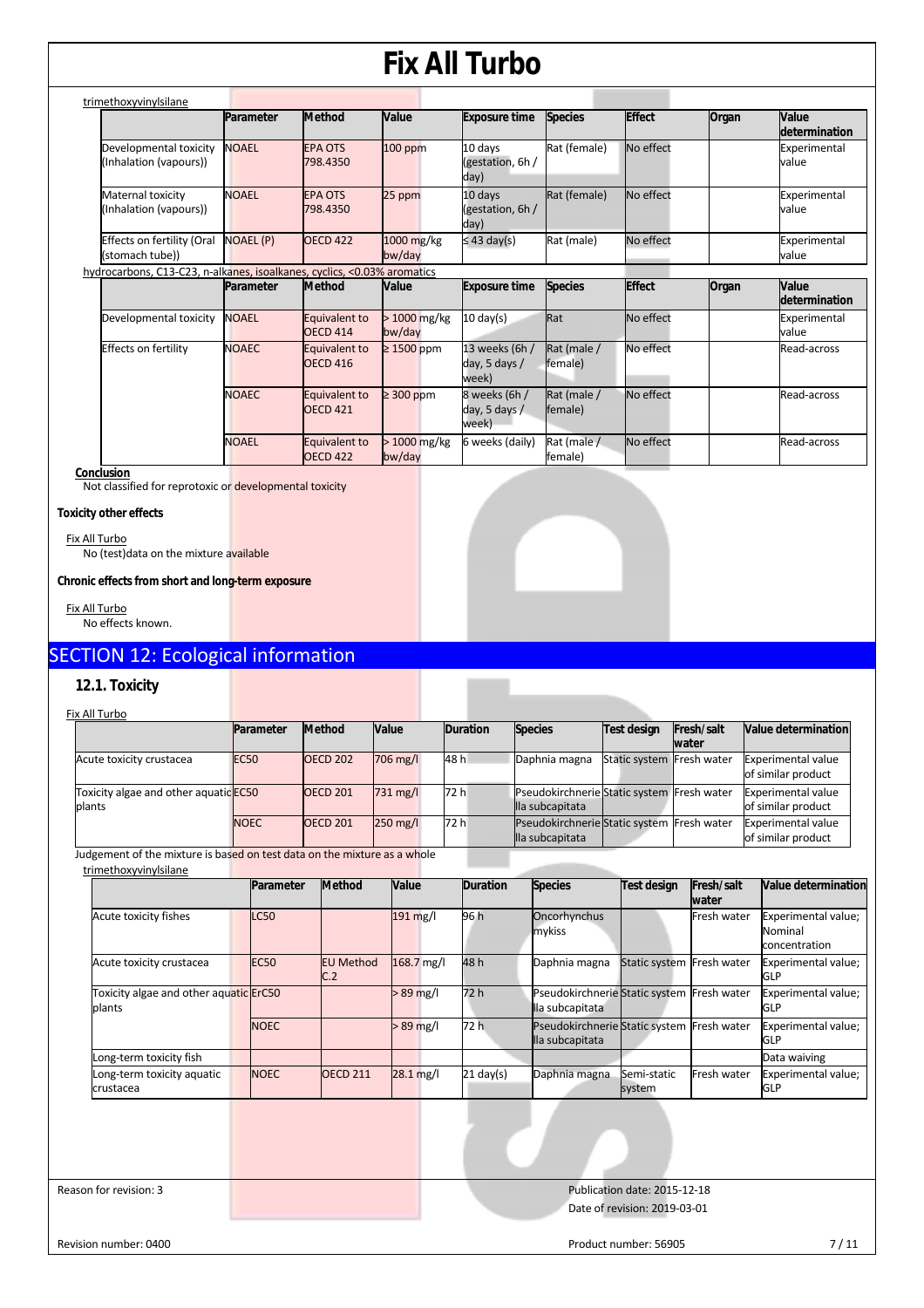| hydrocarbons, C13-C23, n-alkanes, isoalkanes, cyclics, <0.03% aromatics |             |                 |                    |                     |                                |                           |                             |                           |
|-------------------------------------------------------------------------|-------------|-----------------|--------------------|---------------------|--------------------------------|---------------------------|-----------------------------|---------------------------|
|                                                                         | Parameter   | <b>Method</b>   | Value              | <b>Duration</b>     | <b>Species</b>                 | <b>Test design</b>        | Fresh/salt<br><b>Iwater</b> | Value determination       |
| Acute toxicity fishes                                                   | <b>LC50</b> | <b>OECD 203</b> | $>1028$ mg/l       | 96 h                | <b>Scophthalmus</b><br>maximus |                           |                             | <b>Experimental value</b> |
| Acute toxicity crustacea                                                | <b>LC50</b> | Other           | $> 3193$ mg/l      | 48 h                | Acartia tonsa                  |                           |                             | <b>Experimental value</b> |
| Toxicity algae and other aquatic ErC50<br>plants                        |             | ISO 10253       | $>10000$ mg/l 72 h |                     | Skeletonema<br>costatum        |                           |                             | <b>Experimental value</b> |
| Long-term toxicity fish                                                 | <b>NOEL</b> |                 | $>1000$ mg/l       | $28 \text{ day(s)}$ | Oncorhynchus<br>mykiss         |                           |                             | <b>QSAR</b>               |
| Long-term toxicity aquatic<br>crustacea                                 | <b>NOEL</b> |                 | $>1000$ mg/l       | $21 \text{ day(s)}$ | Daphnia magna                  |                           |                             | <b>QSAR</b>               |
| Toxicity aquatic micro-<br>organisms                                    | <b>EC50</b> | <b>OECD 209</b> | $>100$ mg/l        | 3 h                 | <b>Activated sludge</b>        | Static system Fresh water |                             | <b>Experimental value</b> |
|                                                                         |             |                 |                    |                     |                                |                           |                             |                           |

**Conclusion** 

**Not classified as dangerous for the environment according to the criteria of Regulation (EC) No 1272/2008** 

### **12.2. Persistence and degradability**

| <b>Biodegradation water</b>            |                                                                         |                   |                                       |                           |
|----------------------------------------|-------------------------------------------------------------------------|-------------------|---------------------------------------|---------------------------|
| <b>Method</b>                          |                                                                         | Value             | <b>Duration</b>                       | Value determination       |
|                                        | OECD 301F: Manometric Respirometry Test 51 %; GLP                       |                   | $28 \text{ day(s)}$                   | <b>Experimental value</b> |
| Phototransformation air (DT50 air)     |                                                                         |                   |                                       |                           |
| <b>Method</b>                          |                                                                         | Value             | Conc. OH-radicals                     | Value determination       |
|                                        |                                                                         | $0.56$ day(s)     | 500000/cm <sup>3</sup>                | Calculated value          |
| Half-life water (t1/2 water)           |                                                                         |                   |                                       |                           |
| <b>Method</b>                          |                                                                         | Value             | Primary<br>degradation/mineralisation | Value determination       |
|                                        | OECD 111: Hydrolysis as a function of pH                                | $< 2.4 h; pH = 7$ | Primary degradation                   | Weight of evidence        |
|                                        | hydrocarbons, C13-C23, n-alkanes, isoalkanes, cyclics, <0.03% aromatics |                   |                                       |                           |
| <b>Biodegradation water</b>            |                                                                         |                   |                                       |                           |
| <b>Method</b>                          |                                                                         | Value             | <b>Duration</b>                       | Value determination       |
|                                        | OECD 306: Biodegradability in Seawater                                  | 74 %              | $28$ day(s)                           | <b>Experimental value</b> |
| Phototransformation water (DT50 water) |                                                                         |                   |                                       |                           |
| <b>Method</b>                          |                                                                         | Value             | Conc. OH-radicals                     | Value determination       |
|                                        |                                                                         | No effect         |                                       |                           |
| Half-life soil (t1/2 soil)             |                                                                         |                   |                                       |                           |
| <b>Method</b>                          |                                                                         | Value             | Primary<br>degradation/mineralisation | Value determination       |
|                                        |                                                                         | No effect         |                                       |                           |
| Fix All Turbo                          | 12.3. Bioaccumulative potential                                         |                   |                                       |                           |
| Log Kow                                |                                                                         |                   |                                       |                           |
| <b>Method</b>                          | Remark<br>Not applicable (mixture)                                      | Value             | Temperature                           | Value determination       |
| trimethoxyvinylsilane                  |                                                                         |                   |                                       |                           |
|                                        |                                                                         |                   |                                       |                           |
| Log Kow<br><b>Method</b>               | Remark                                                                  | Value             |                                       | Value determination       |
| <b>KOWWIN</b>                          |                                                                         | 1.1               | Temperature<br>20 °C                  | QSAR                      |
|                                        | hydrocarbons, C13-C23, n-alkanes, isoalkanes, cyclics, <0.03% aromatics |                   |                                       |                           |
|                                        |                                                                         |                   |                                       |                           |
| Log Kow<br><b>Method</b>               | Remark                                                                  | Value             | Temperature                           | Value determination       |
|                                        | No data available                                                       |                   |                                       |                           |
|                                        |                                                                         |                   |                                       |                           |
| Conclusion                             |                                                                         |                   |                                       |                           |
| Contains bioaccumulative component(s)  |                                                                         |                   |                                       |                           |
| 12.4. Mobility in soil                 |                                                                         |                   |                                       |                           |
|                                        |                                                                         |                   |                                       |                           |
|                                        |                                                                         |                   |                                       |                           |
|                                        |                                                                         |                   |                                       |                           |
|                                        |                                                                         |                   |                                       |                           |
|                                        |                                                                         |                   |                                       |                           |
|                                        |                                                                         |                   |                                       |                           |
| Reason for revision: 3                 |                                                                         |                   | Publication date: 2015-12-18          |                           |
|                                        |                                                                         |                   | Date of revision: 2019-03-01          |                           |
|                                        |                                                                         |                   |                                       |                           |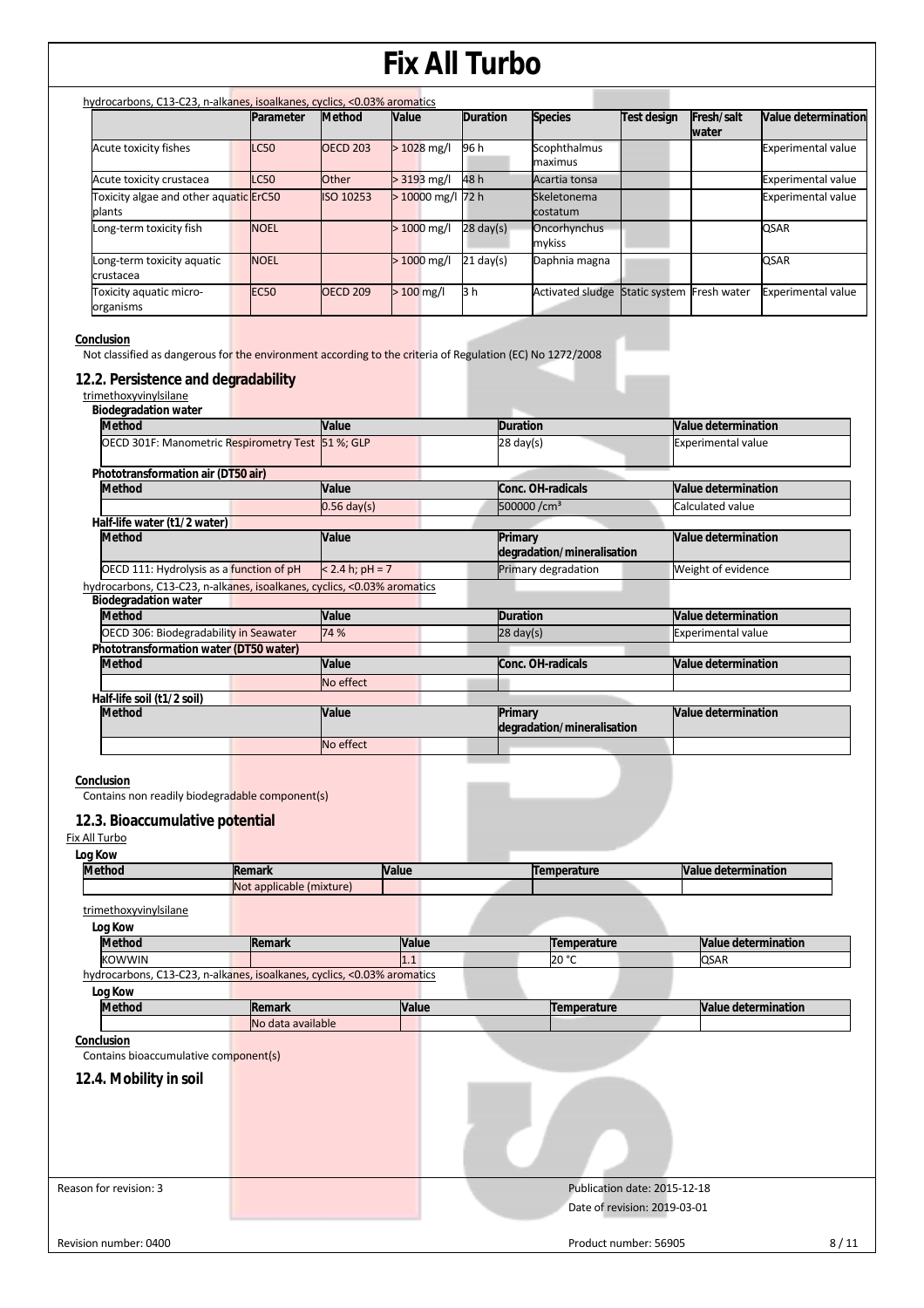|                                                                                                                                                                                                                                                                                                                                                                                                                                                                                                                                                                                    |                                                                                                                                                                 |                     |                                                                                                                                                                       |                 | <b>Fix All Turbo</b> |                       |       |                                                                                                                                                                                                                                                                                                                                                                                                                                                                           |
|------------------------------------------------------------------------------------------------------------------------------------------------------------------------------------------------------------------------------------------------------------------------------------------------------------------------------------------------------------------------------------------------------------------------------------------------------------------------------------------------------------------------------------------------------------------------------------|-----------------------------------------------------------------------------------------------------------------------------------------------------------------|---------------------|-----------------------------------------------------------------------------------------------------------------------------------------------------------------------|-----------------|----------------------|-----------------------|-------|---------------------------------------------------------------------------------------------------------------------------------------------------------------------------------------------------------------------------------------------------------------------------------------------------------------------------------------------------------------------------------------------------------------------------------------------------------------------------|
|                                                                                                                                                                                                                                                                                                                                                                                                                                                                                                                                                                                    | trimethoxyvinylsilane                                                                                                                                           |                     |                                                                                                                                                                       |                 |                      |                       |       |                                                                                                                                                                                                                                                                                                                                                                                                                                                                           |
|                                                                                                                                                                                                                                                                                                                                                                                                                                                                                                                                                                                    | (log) Koc                                                                                                                                                       |                     |                                                                                                                                                                       |                 |                      |                       |       |                                                                                                                                                                                                                                                                                                                                                                                                                                                                           |
|                                                                                                                                                                                                                                                                                                                                                                                                                                                                                                                                                                                    | Parameter                                                                                                                                                       |                     |                                                                                                                                                                       |                 | <b>Method</b>        |                       | Value | Value determination                                                                                                                                                                                                                                                                                                                                                                                                                                                       |
|                                                                                                                                                                                                                                                                                                                                                                                                                                                                                                                                                                                    |                                                                                                                                                                 |                     |                                                                                                                                                                       |                 |                      |                       |       | Data waiving                                                                                                                                                                                                                                                                                                                                                                                                                                                              |
|                                                                                                                                                                                                                                                                                                                                                                                                                                                                                                                                                                                    | Volatility (Henry's Law constant H)                                                                                                                             |                     |                                                                                                                                                                       |                 |                      |                       |       |                                                                                                                                                                                                                                                                                                                                                                                                                                                                           |
|                                                                                                                                                                                                                                                                                                                                                                                                                                                                                                                                                                                    | Value                                                                                                                                                           |                     | <b>Method</b>                                                                                                                                                         | Temperature     |                      | Remark                |       | <b>Value determination</b>                                                                                                                                                                                                                                                                                                                                                                                                                                                |
|                                                                                                                                                                                                                                                                                                                                                                                                                                                                                                                                                                                    | $8.72E-5$ atm m <sup>3</sup> /mol                                                                                                                               |                     |                                                                                                                                                                       | 25 °C           |                      |                       |       | <b>Estimated value</b>                                                                                                                                                                                                                                                                                                                                                                                                                                                    |
|                                                                                                                                                                                                                                                                                                                                                                                                                                                                                                                                                                                    |                                                                                                                                                                 |                     | hydrocarbons, C13-C23, n-alkanes, isoalkanes, cyclics, <0.03% aromatics                                                                                               |                 |                      |                       |       |                                                                                                                                                                                                                                                                                                                                                                                                                                                                           |
|                                                                                                                                                                                                                                                                                                                                                                                                                                                                                                                                                                                    | <b>Percent distribution</b><br><b>Method</b>                                                                                                                    | <b>Fraction air</b> | <b>Fraction biota</b>                                                                                                                                                 | <b>Fraction</b> | <b>Fraction soil</b> | <b>Fraction water</b> |       | Value determination                                                                                                                                                                                                                                                                                                                                                                                                                                                       |
|                                                                                                                                                                                                                                                                                                                                                                                                                                                                                                                                                                                    |                                                                                                                                                                 |                     |                                                                                                                                                                       | sediment        |                      |                       |       |                                                                                                                                                                                                                                                                                                                                                                                                                                                                           |
|                                                                                                                                                                                                                                                                                                                                                                                                                                                                                                                                                                                    | Mackay level III                                                                                                                                                | 8.3%                |                                                                                                                                                                       | 83.2%           | 7.4%                 | 1%                    |       | Calculated value                                                                                                                                                                                                                                                                                                                                                                                                                                                          |
| 12.5. Results of PBT and vPvB assessment<br>Due to insufficient data no statement can be made whether the component(s) fulfil(s) the criteria of PBT and vPvB according to Annex XIII of<br>Regulation (EC) No 1907/2006.<br>12.6. Other adverse effects<br>Fix All Turbo<br>Fluorinated greenhouse gases (Regulation (EU) No 517/2014)<br>None of the known components is included in the list of fluorinated greenhouse gases (Regulation (EU) No 517/2014)<br>Ozone-depleting potential (ODP)<br>Not classified as dangerous for the ozone layer (Regulation (EC) No 1005/2009) |                                                                                                                                                                 |                     |                                                                                                                                                                       |                 |                      |                       |       |                                                                                                                                                                                                                                                                                                                                                                                                                                                                           |
|                                                                                                                                                                                                                                                                                                                                                                                                                                                                                                                                                                                    | scenarios that correspond to your identified use.<br>13.1. Waste treatment methods<br>13.1.1 Provisions relating to waste<br><b>European Union</b><br>2017/997. |                     | <b>SECTION 13: Disposal considerations</b><br>Waste material code (Directive 2008/98/EC, Decision 2000/0532/EC).                                                      |                 |                      |                       |       | The information in this section is a general description. If applicable and available, exposure scenarios are attached in annex. Always use the relevant exposure<br>Can be considered as non hazardous waste according to Directive 2008/98/EC, as amended by Regulation (EU) No 1357/2014 and Regulation (EU) No<br>08 04 10 (wastes from MFSU of adhesives and sealants (including waterproofing products): waste adhesives and sealants other than those mentioned in |
|                                                                                                                                                                                                                                                                                                                                                                                                                                                                                                                                                                                    | 13.1.2 Disposal methods<br>13.1.3 Packaging/Container<br><b>European Union</b><br>15 01 02 (plastic packaging).                                                 |                     | 08 04 09). Depending on branch of industry and production process, also other waste codes may be applicable.<br>Waste material code packaging (Directive 2008/98/EC). |                 |                      |                       |       | Recycle/reuse. Remove waste in accordance with local and/or national regulations. Do not discharge into drains or the environment.                                                                                                                                                                                                                                                                                                                                        |
|                                                                                                                                                                                                                                                                                                                                                                                                                                                                                                                                                                                    | <b>SECTION 14: Transport information</b>                                                                                                                        |                     |                                                                                                                                                                       |                 |                      |                       |       |                                                                                                                                                                                                                                                                                                                                                                                                                                                                           |
|                                                                                                                                                                                                                                                                                                                                                                                                                                                                                                                                                                                    | 14.1. UN number                                                                                                                                                 |                     | Road (ADR), Rail (RID), Inland waterways (ADN), Sea (IMDG/IMSBC), Air (ICAO-TI/IATA-DGR)                                                                              |                 |                      |                       |       |                                                                                                                                                                                                                                                                                                                                                                                                                                                                           |
|                                                                                                                                                                                                                                                                                                                                                                                                                                                                                                                                                                                    | Transport                                                                                                                                                       |                     |                                                                                                                                                                       |                 | $Mot$ cubioct        |                       |       |                                                                                                                                                                                                                                                                                                                                                                                                                                                                           |

| Transport                                                         |                                                                          | Not subject                                                  |      |
|-------------------------------------------------------------------|--------------------------------------------------------------------------|--------------------------------------------------------------|------|
| 14.2. UN proper shipping name<br>14.3. Transport hazard class(es) |                                                                          |                                                              |      |
| Hazard identification number                                      |                                                                          |                                                              |      |
| Class                                                             |                                                                          |                                                              |      |
| Classification code                                               |                                                                          |                                                              |      |
| 14.4. Packing group                                               |                                                                          |                                                              |      |
| Packing group                                                     |                                                                          |                                                              |      |
| Labels                                                            |                                                                          |                                                              |      |
| 14.5. Environmental hazards                                       |                                                                          |                                                              |      |
| Environmentally hazardous substance mark                          |                                                                          | no                                                           |      |
| 14.6. Special precautions for user                                |                                                                          |                                                              |      |
| Special provisions                                                |                                                                          |                                                              |      |
| Limited quantities                                                |                                                                          |                                                              |      |
|                                                                   | 14.7. Transport in bulk according to Annex II of Marpol and the IBC Code |                                                              |      |
| Annex II of MARPOL 73/78                                          |                                                                          | Not applicable, based on available data                      |      |
|                                                                   |                                                                          |                                                              |      |
| Reason for revision: 3                                            |                                                                          | Publication date: 2015-12-18<br>Date of revision: 2019-03-01 |      |
| Revision number: 0400                                             |                                                                          | Product number: 56905                                        | 9/11 |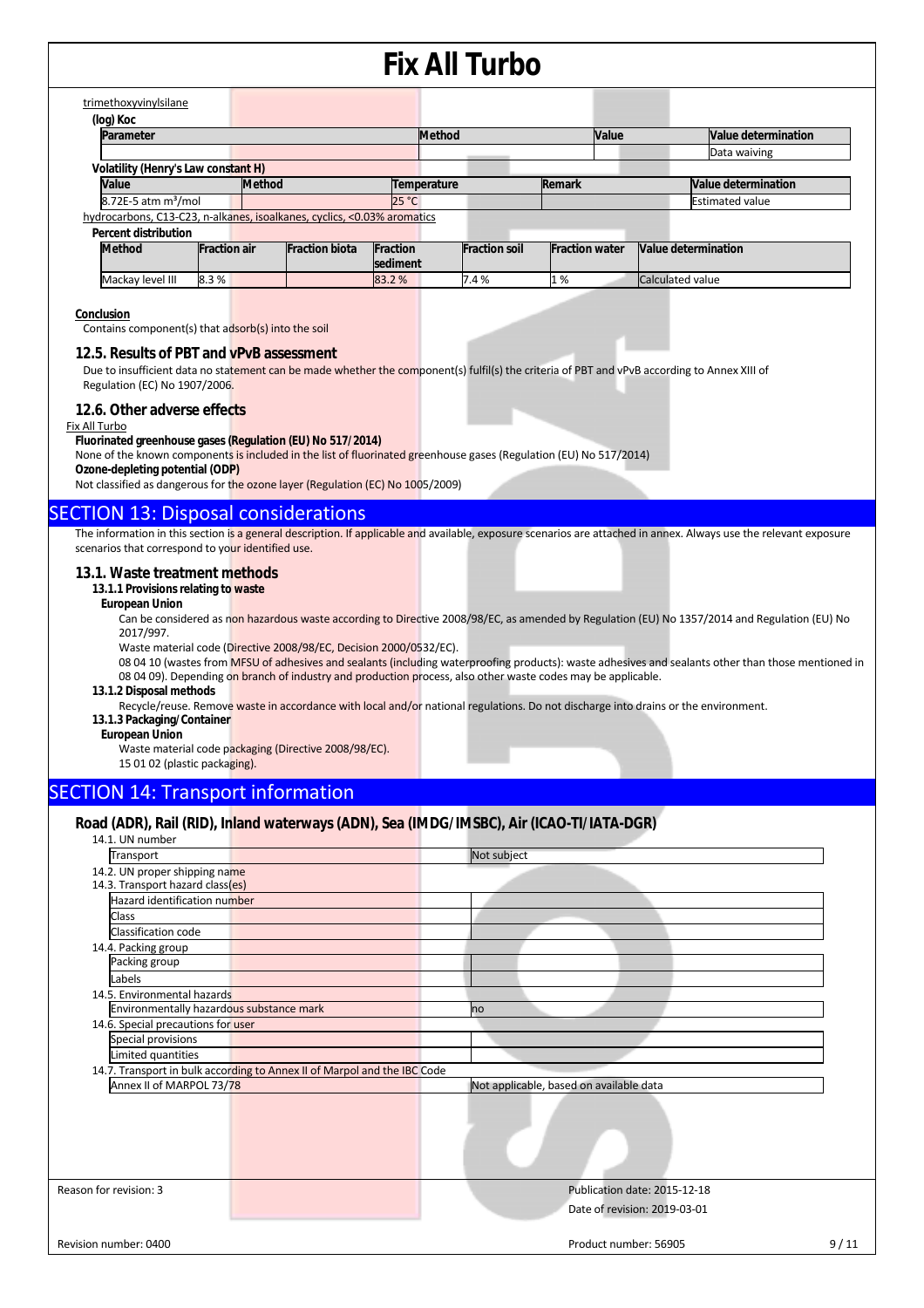| <b>SECTION 15: Regulatory information</b>                                                            |                                                                                                                                                                                                                             |  |                                                                                                                                                                                                                                                                                                                                                                                                                                                                                                                                                                                                                                                                                                                                                                                                                                                               |  |  |  |  |  |
|------------------------------------------------------------------------------------------------------|-----------------------------------------------------------------------------------------------------------------------------------------------------------------------------------------------------------------------------|--|---------------------------------------------------------------------------------------------------------------------------------------------------------------------------------------------------------------------------------------------------------------------------------------------------------------------------------------------------------------------------------------------------------------------------------------------------------------------------------------------------------------------------------------------------------------------------------------------------------------------------------------------------------------------------------------------------------------------------------------------------------------------------------------------------------------------------------------------------------------|--|--|--|--|--|
| 15.1. Safety, health and environmental regulations/legislation specific for the substance or mixture |                                                                                                                                                                                                                             |  |                                                                                                                                                                                                                                                                                                                                                                                                                                                                                                                                                                                                                                                                                                                                                                                                                                                               |  |  |  |  |  |
| European legislation:                                                                                |                                                                                                                                                                                                                             |  |                                                                                                                                                                                                                                                                                                                                                                                                                                                                                                                                                                                                                                                                                                                                                                                                                                                               |  |  |  |  |  |
| VOC content Directive 2010/75/EU                                                                     |                                                                                                                                                                                                                             |  |                                                                                                                                                                                                                                                                                                                                                                                                                                                                                                                                                                                                                                                                                                                                                                                                                                                               |  |  |  |  |  |
| <b>VOC content</b><br>3.81 % - 3.87 %                                                                |                                                                                                                                                                                                                             |  | Remark                                                                                                                                                                                                                                                                                                                                                                                                                                                                                                                                                                                                                                                                                                                                                                                                                                                        |  |  |  |  |  |
| 57.28 g/l - 58.24 g/l                                                                                |                                                                                                                                                                                                                             |  |                                                                                                                                                                                                                                                                                                                                                                                                                                                                                                                                                                                                                                                                                                                                                                                                                                                               |  |  |  |  |  |
| <b>REACH Annex XVII - Restriction</b>                                                                |                                                                                                                                                                                                                             |  |                                                                                                                                                                                                                                                                                                                                                                                                                                                                                                                                                                                                                                                                                                                                                                                                                                                               |  |  |  |  |  |
|                                                                                                      |                                                                                                                                                                                                                             |  | Contains component(s) subject to restrictions of Annex XVII of Regulation (EC) No 1907/2006: restrictions on the manufacture, placing on the market                                                                                                                                                                                                                                                                                                                                                                                                                                                                                                                                                                                                                                                                                                           |  |  |  |  |  |
|                                                                                                      | and use of certain dangerous substances, mixtures and articles.                                                                                                                                                             |  |                                                                                                                                                                                                                                                                                                                                                                                                                                                                                                                                                                                                                                                                                                                                                                                                                                                               |  |  |  |  |  |
|                                                                                                      | Designation of the substance, of the group of<br>substances or of the mixture                                                                                                                                               |  | Conditions of restriction                                                                                                                                                                                                                                                                                                                                                                                                                                                                                                                                                                                                                                                                                                                                                                                                                                     |  |  |  |  |  |
| trimethoxyvinylsilane<br>hydrocarbons, C13-C23, n-alkanes,<br>isoalkanes, cyclics, <0.03% aromatics  | Liquid substances or mixtures fulfilling the<br>criteria for any of the following hazard classes<br>or categories set out in Annex I to Regulation<br>(EC) No 1272/2008:<br>(a) hazard classes 2.1 to 2.4, 2.6 and 2.7, 2.8 |  | 1. Shall not be used in:<br>- ornamental articles intended to produce light or colour effects by means of different<br>phases, for example in ornamental lamps and ashtrays,<br>- tricks and jokes,<br>- games for one or more participants, or any article intended to be used as such, even with                                                                                                                                                                                                                                                                                                                                                                                                                                                                                                                                                            |  |  |  |  |  |
|                                                                                                      | types A and B, 2.9, 2.10, 2.12, 2.13 categories 1 ornamental aspects,<br>(b) hazard classes 3.1 to 3.6, 3.7 adverse<br>effects on sexual function and fertility or on                                                       |  | and 2, 2.14 categories 1 and 2, 2.15 types A to 2. Articles not complying with paragraph 1 shall not be placed on the market.<br>3. Shall not be placed on the market if they contain a colouring agent, unless required for<br>fiscal reasons, or perfume, or both, if they:<br>- can be used as fuel in decorative oil lamps for supply to the general public, and,                                                                                                                                                                                                                                                                                                                                                                                                                                                                                         |  |  |  |  |  |
|                                                                                                      | development, 3.8 effects other than narcotic<br>effects, 3.9 and 3.10;<br>(c) hazard class 4.1;                                                                                                                             |  | - present an aspiration hazard and are labelled with H304,<br>4. Decorative oil lamps for supply to the general public shall not be placed on the market<br>unless they conform to the European Standard on Decorative oil lamps (EN 14059) adopted                                                                                                                                                                                                                                                                                                                                                                                                                                                                                                                                                                                                           |  |  |  |  |  |
|                                                                                                      | (d) hazard class 5.1.                                                                                                                                                                                                       |  | by the European Committee for Standardisation (CEN).<br>5. Without prejudice to the implementation of other Community provisions relating to the<br>classification, packaging and labelling of dangerous substances and mixtures, suppliers shall<br>ensure, before the placing on the market, that the following requirements are met:<br>a) lamp oils, labelled with H304, intended for supply to the general public are visibly, legibly<br>and indelibly marked as follows: "Keep lamps filled with this liquid out of the reach of<br>children"; and, by 1 December 2010, "Just a sip of lamp oil — or even sucking the wick of<br>lamps — may lead to life-threatening lung damage";<br>b) grill lighter fluids, labelled with H304, intended for supply to the general public are legibly                                                              |  |  |  |  |  |
|                                                                                                      |                                                                                                                                                                                                                             |  | and indelibly marked by 1 December 2010 as follows: "Just a sip of grill lighter may lead to<br>life threatening lung damage";<br>c) lamp oils and grill lighters, labelled with H304, intended for supply to the general public<br>are packaged in black opaque containers not exceeding 1 litre by 1 December 2010.<br>6. No later than 1 June 2014, the Commission shall request the European Chemicals Agency<br>to prepare a dossier, in accordance with Article 69 of the present Regulation with a view to<br>ban, if appropriate, grill lighter fluids and fuel for decorative lamps, labelled H304, intended<br>for supply to the general public.<br>7. Natural or legal persons placing on the market for the first time lamp oils and grill lighter<br>fluids, labelled with H304, shall by 1 December 2011, and annually thereafter, provide data |  |  |  |  |  |
| trimethoxyvinylsilane                                                                                | Substances classified as flammable gases                                                                                                                                                                                    |  | on alternatives to lamp oils and grill lighter fluids labelled H304 to the competent authority<br>in the Member State concerned. Member States shall make those data available to the<br>Commission.'<br>1. Shall not be used, as substance or as mixtures in aerosol dispensers where these aerosol                                                                                                                                                                                                                                                                                                                                                                                                                                                                                                                                                          |  |  |  |  |  |
|                                                                                                      | category 1 or 2, flammable liquids categories<br>1, 2 or 3, flammable solids category 1 or 2,<br>substances and mixtures which, in contact                                                                                  |  | dispensers are intended for supply to the general public for entertainment and decorative<br>purposes such as the following:<br>- metallic glitter intended mainly for decoration,                                                                                                                                                                                                                                                                                                                                                                                                                                                                                                                                                                                                                                                                            |  |  |  |  |  |
|                                                                                                      | with water, emit flammable gases, category 1,<br>2 or 3, pyrophoric liquids category 1 or<br>pyrophoric solids category 1, regardless of<br>whether they appear in Part 3 of Annex VI to<br>that Regulation or not.         |  | - artificial snow and frost,<br>- "whoopee" cushions,<br>- silly string aerosols,<br>- imitation excrement,<br>- horns for parties,<br>- decorative flakes and foams,<br>- artificial cobwebs,<br>- stink bombs.                                                                                                                                                                                                                                                                                                                                                                                                                                                                                                                                                                                                                                              |  |  |  |  |  |
|                                                                                                      |                                                                                                                                                                                                                             |  | 2. Without prejudice to the application of other Community provisions on the classification,<br>packaging and labelling of substances, suppliers shall ensure before the placing on the<br>market that the packaging of aerosol dispensers referred to above is marked visibly, legibly<br>and indelibly with:<br>"For professional users only".<br>3. By way of derogation, paragraphs 1 and 2 shall not apply to the aerosol dispensers<br>referred to Article 8 (1a) of Council Directive 75/324/EEC.<br>4. The aerosol dispensers referred to in paragraphs 1 and 2 shall not be placed on the<br>market unless they conform to the requirements indicated.                                                                                                                                                                                               |  |  |  |  |  |
| Fix All Turbo                                                                                        | National legislation Belgium                                                                                                                                                                                                |  |                                                                                                                                                                                                                                                                                                                                                                                                                                                                                                                                                                                                                                                                                                                                                                                                                                                               |  |  |  |  |  |
| No data available                                                                                    |                                                                                                                                                                                                                             |  |                                                                                                                                                                                                                                                                                                                                                                                                                                                                                                                                                                                                                                                                                                                                                                                                                                                               |  |  |  |  |  |
| <b>National legislation The Netherlands</b><br>Fix All Turbo                                         |                                                                                                                                                                                                                             |  |                                                                                                                                                                                                                                                                                                                                                                                                                                                                                                                                                                                                                                                                                                                                                                                                                                                               |  |  |  |  |  |
|                                                                                                      |                                                                                                                                                                                                                             |  |                                                                                                                                                                                                                                                                                                                                                                                                                                                                                                                                                                                                                                                                                                                                                                                                                                                               |  |  |  |  |  |
| Reason for revision: 3                                                                               |                                                                                                                                                                                                                             |  | Publication date: 2015-12-18<br>Date of revision: 2019-03-01                                                                                                                                                                                                                                                                                                                                                                                                                                                                                                                                                                                                                                                                                                                                                                                                  |  |  |  |  |  |
| Revision number: 0400                                                                                |                                                                                                                                                                                                                             |  | Product number: 56905<br>10/11                                                                                                                                                                                                                                                                                                                                                                                                                                                                                                                                                                                                                                                                                                                                                                                                                                |  |  |  |  |  |